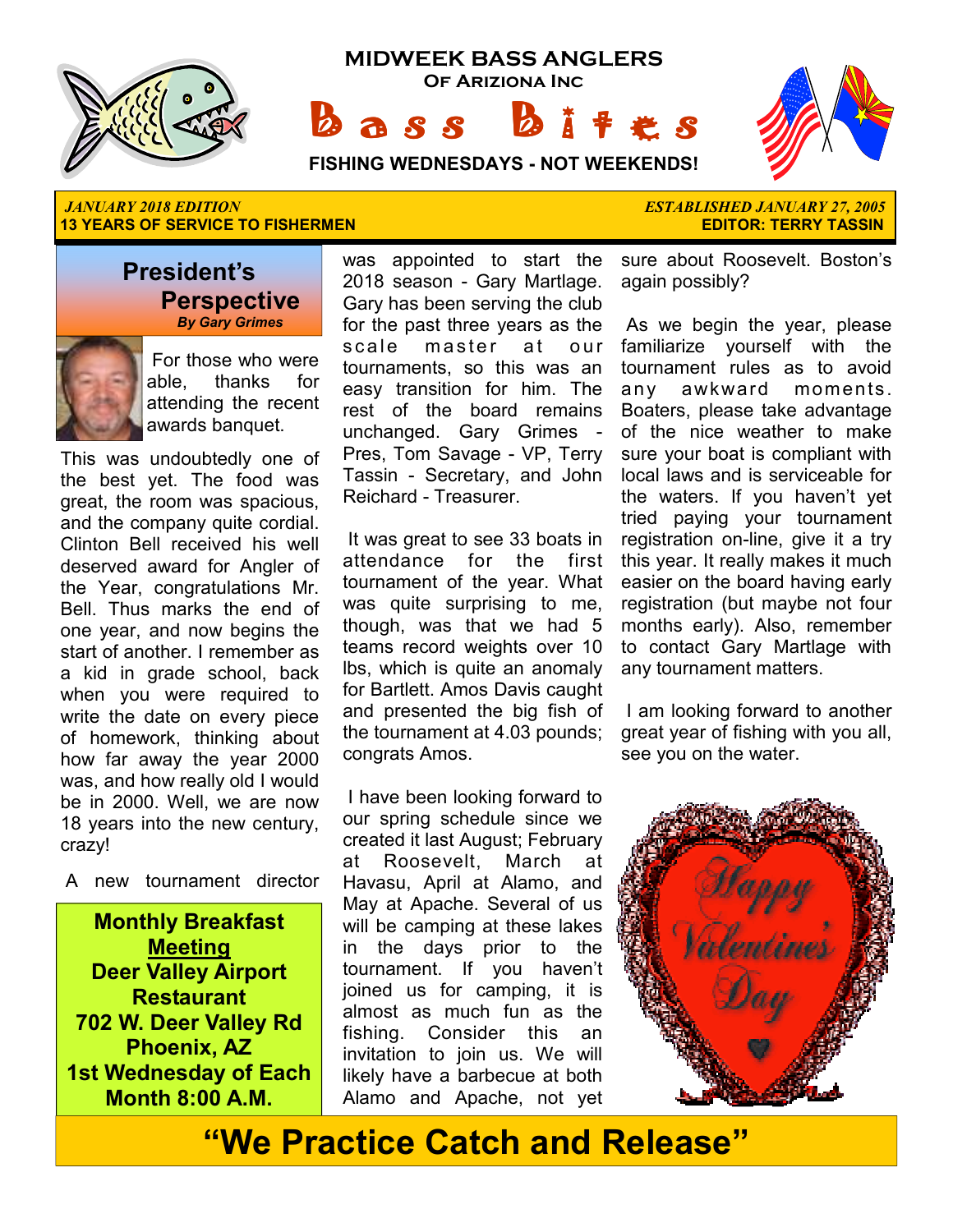Page 2



**Tournament Report Lake Bartlett January 17, 2018**  *By Terry Tassin* 

The first tournament of the year is history now. Lake Bartlett proved to be a fun nut to crack for some of our members and proved to be a small bass bonanza for others. The weather was great. Water temperatures were fairly stable with 54 degree water in the main lake at the start of the tournament and 54 degree water near the Yellow Cliffs area. I believe it is safe to say that we offered just about all the lures you can think of to the fish.

 As I mentioned earlier, some people managed to find fish so lets read their catching reports.

# **Next Meeting Next Tournament**

Our next club general meeting is scheduled for **Wednesday, 7 February**  starting at 8:00 AM, at **Deer Valley Airport Restaurant**  (just one mile north of I-101 at the intersection of 7th Ave & Deer Valley Road). We hope you will come early and have breakfast together.

The next club point tournament will be at **Lake Roosevelt** on **21 February 2018.** Club launch headquarters and weigh-in location will be announced. Tournament hours are **Safe Light to 3 PM.**

# **Team Vern Ridgway & Rudy Gonzales Start Season With Big Win at Bartlett**

 Taking home **1st Place,** Team **Vern Ridgway & Rudy Gonzales** brought to the scales the winning creel of five bass weighing 11.91 lbs.

*Vern Ridgway:* I had the pleasure of drawing Rudy Gonzales for the derby. We went to the lake Tuesday and did some poking around to get an idea of what the game plan would be; it wasn't long and we had a fair idea where and what we'd do on tournament day.

 As Boat 11 we knew we'd still have some good water up river, so off we went. But it was not like practice. Even though we only stuck one fish on practice day, it was tough going with Rudy sticking the first 3 fish on a Senko, not large but keepers.

 We caught 2 more bass, one on a jig, and one on a plastic craw to get our limit. I then told Rudy lets go fishing for "big fish", but he politely told me he'd been fishing for "big fish" all morning (Rudy has a great sense of humor).

We left the river mid morning sometime, and went to the Yellow Cliffs where we spent the rest of the day. I lost my favorite craw bait, Rudy put a Texas rig plastic craw on and we culled up 3 times which helped our cause big time. I was concerned about our fish because they DID NOT like live well life at all; we headed in to



*1st Place Overall Vern Ridgway & Rudy Gonzales* 

the scales early and weighed them and they all swam away. A great day with a great partner.

*Rudy Gonzales:* Vern wrote up our main combined report and I just have a few things to add. First off, I'd like to thank



**The Rules**  *By Gary Grimes* 

I am not sure how many of you are aware of this, but Midweek has no encroachment rule. The lack of a rule is not meant to encourage encroachment, but rather that we count on our anglers to show each other common courtesy and allow them to fish their water. Some of our lakes fish smaller (Saguaro), some fish bigger (Havasu), some fish microsmall (like Apache Lake during a golden algae bloom where all the catchable fish are in the river). Lakes that fish small are more likely to force guys to fish closer, so get used to it.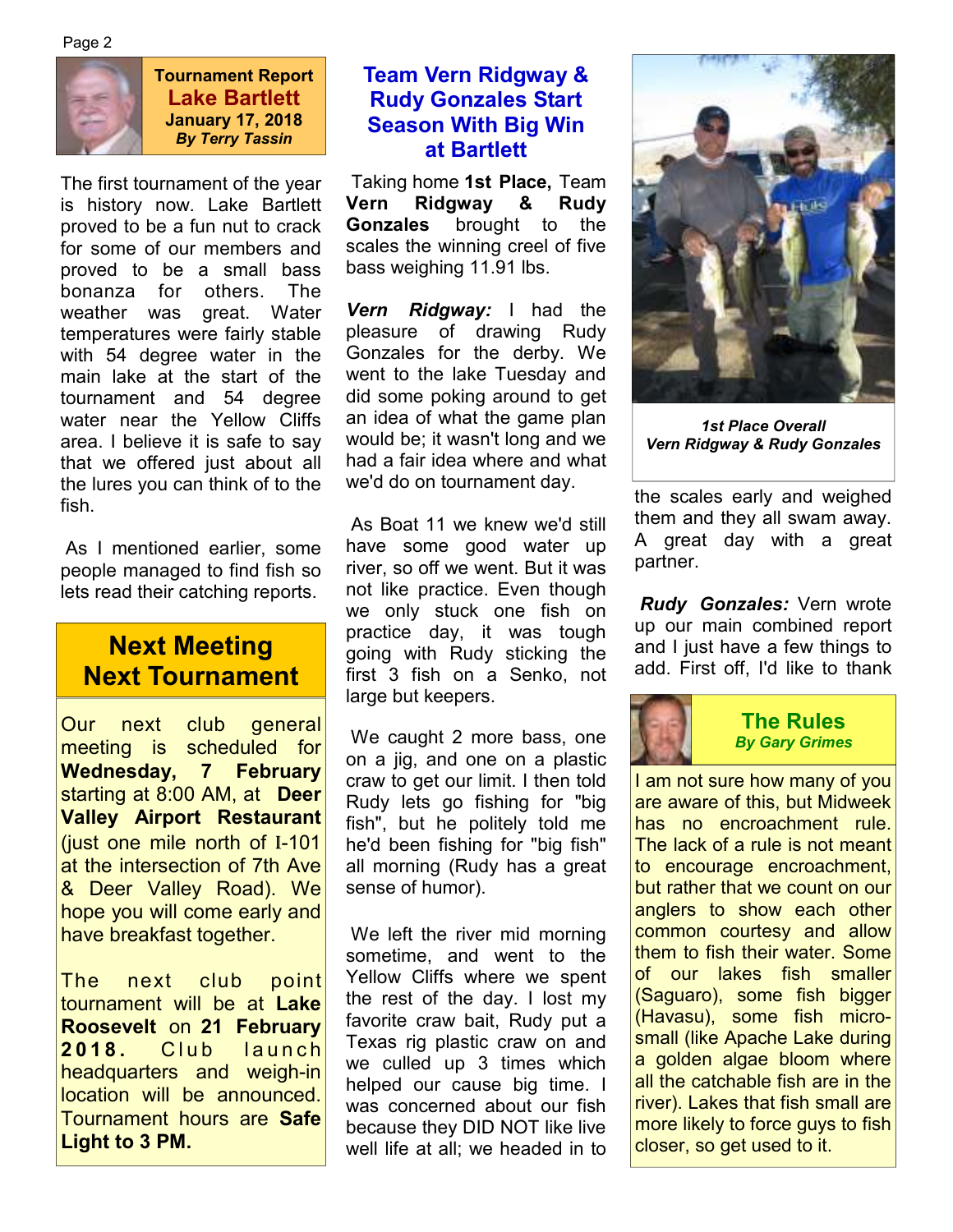Vern Ridgway for a great time out fishing and teaching me a few new tricks to catch bass. Also I want to thank the Midweek crew for putting in all the hard work so we can just show up and fish. Vern wrote up such a good article, I can't add much aside for my thanks! So, thanks everyone, and see you all at Roosevelt next month!

### **Neil Burns & Tom Atherton 2nd Overall**

 In **Second Place** the team of **Neil Burns & Tom Atherton**  weighed five bass for a total weight of 11.10 lbs.

*T o m A t h e r t o n :*  Congratulations to the winners! I had a great day fishing with Neil. He was unable to pre-fish for this event, but he had some spots located he wanted to check out. We fished 3 or 4 spots as we worked our way towards the river without a bite while throwing jigs and spinner baits. By then the sun was out and Neil found a jig bite where he caught 4 bass in about 10 minutes on a rocky beach in about 15 feet of water. We moved to several other rocky beaches, catching, and culling about a dozen more fish. All of our fish but one were caught on jigs, and one on the drop shot in 8- 25 feet of water.

# **Hilland & Pikul Crank In 3rd Place Finish**

#### **Membership**

As of January 19, 2018 the Midweek Bass Anglers of Arizona consists of 84 dues paid active members.

*2nd Place Neil Burns & Tom Atherton* 

 Team **John Hilland & Ron Pikul** weighed five bass for 10.83 pounds and took home **Third Place** honors.

*John Hilland:* First, I'd like to

say congrats to Vern and Rudy on their win, and to the club for putting on a great first tournament of 2018. I was paired up with Ron Pikul - what a great guy, and the dude can fish! Seeing that the lake water level has dropped so much we wanted to get a few days of pre-fishing in and come up with a plan on new spots. Ron and I were able to make it out Friday prior to the tournament and really couldn't put anything together other than the typical Bartlett bass that everyone was catching - and maybe a color or two that worked better than others.

 Tournament day found us going out Boat #29 and it looked to us that everyone was heading to the main lake and river areas. We decided, with the wind that was blowing, to





"Fred-why don't you break down and buy an anchor?"

#### Page 3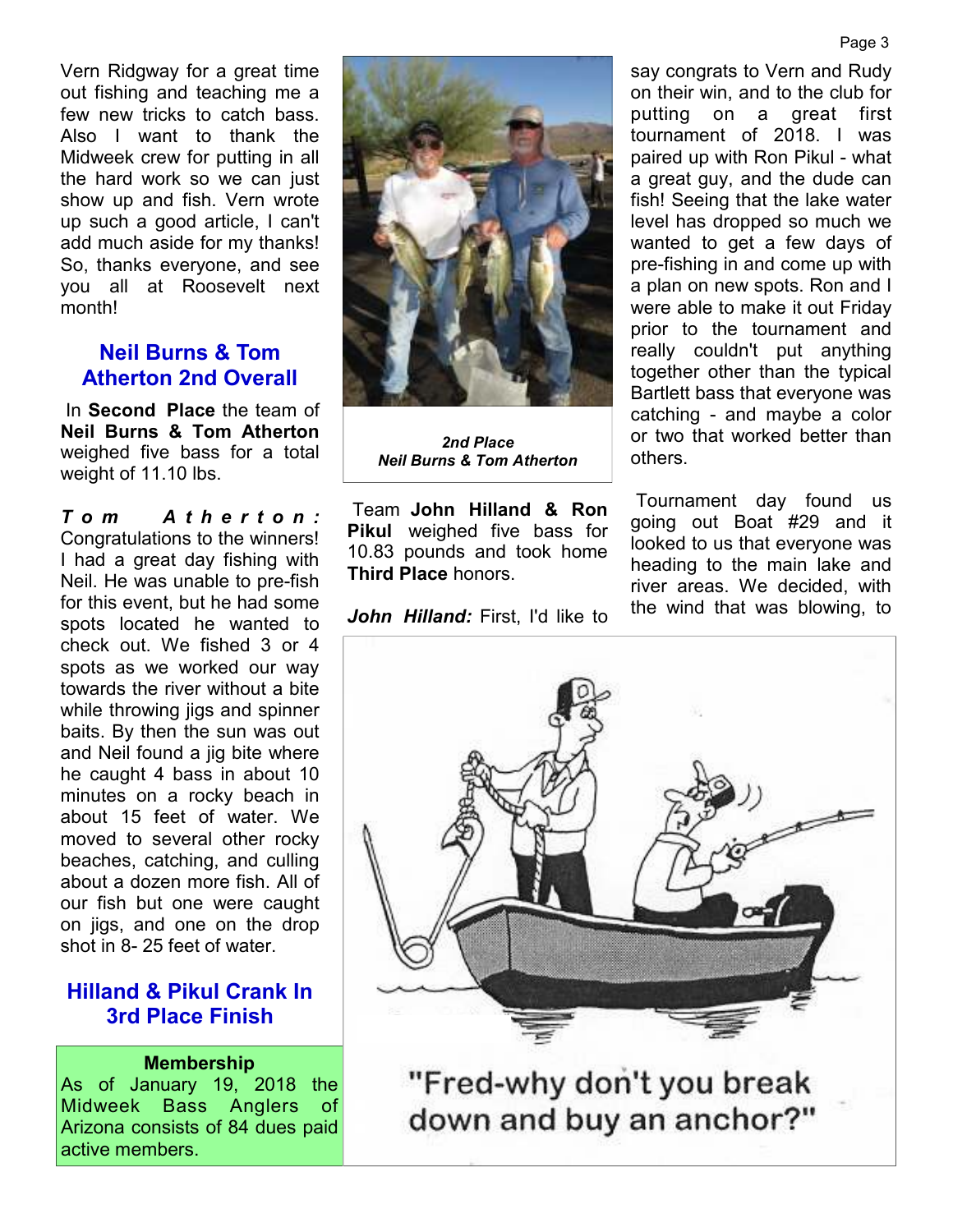Page 4



*3rd Place Ron Pikul & John Hilland* 

head across the lake to some points and throw crank baits which Ron had success using in previous years. That was big for us as we were able to put bass in the boat right away giving us a limit before 10 AM. The wind seemed to die down after a bit so we moved to the main lake to the rocky points and picked up a few on drop shot. With a tip from my son and a friend that had fished Monday we moved into the river and threw jigs along with Senkos tipped with a tail spin.

#### **Tournament Statistics**

Sixty-four men fished 8 hours each, bringing 148 bass to the scales for a total weight of 236.05 pounds with a 3.69 pound average total catch per fisherman. The average weight of each fish was 1.59 lbs. All fish were released back into the lake after weigh-in to fight again another day.

This allowed us to cull a few times and come up with a good bag. It was an awesome day on the lake and I am really looking forward to next month at Roosevelt.

*Ron Pikul:* Congrats and thanks to my Boater John Hilland - a great guy. I believe our success was in part due to pre-fishing as neither of us had been to Bartlett since the lake level was dropped.

 We were able to locate areas in the lake that showed concentrations of fish. With that said, even a blind squirrel occasionally finds a nut! A little windy in the morning, but who is going to complain when everyone east of Mississippi is shoveling snow.

We caught our early morning fish by throwing crank baits on the dam side of the lake and had a limit by 9 AM; we then spent the rest of day on the other end in the river jig fishing hoping to cull a few bigger fish.

# **Team Richie Rojas & Mike Adamson Ride Carolina Rigs and Jigs to 4th Overall Finish**

 Taking home **4th Place,** Team **Richie Rojas & Mike Adamson** weighed five fish for a total weight of 10.31 lbs. Mike Adamson's 3.70 lb bass took **2nd Place Big Fish**  honors.

*Richie Rojas:* First of all, I want to congratulate the winners Vern and Rudy. I also want to thank Larry White for

stopping to help us when my big motor shut down. Fishing wasn't all that great but we managed to catch fish all day. Jigs and drop shot worked for us. Now for you boaters that draw Mike Adamson. He is great to fish with and he takes care of the fish, helps with culling and most of all catches the big fish. Thanks weigh-in team you did a great job again.

*Mike Adamson:* My first time fishing with Richie Rojas and I had a great day of fishing and laughs. We had our limit early so that makes the day a little easier just having to cull. We didn't really find any solid pattern as we got fish on jigs, Carolina rigs and drop shot. The constant was they all were on steeper rock walls. I caught the biggest fish, which came after 2 PM on the south shore line towards the river buoys, using a drop shot and Aaron's Magic Robo Worm. Richie and I picked up a 3.70 pound and 2 pound bass in this one spot.



*4th Place Richie Rojas & Mike Adamson*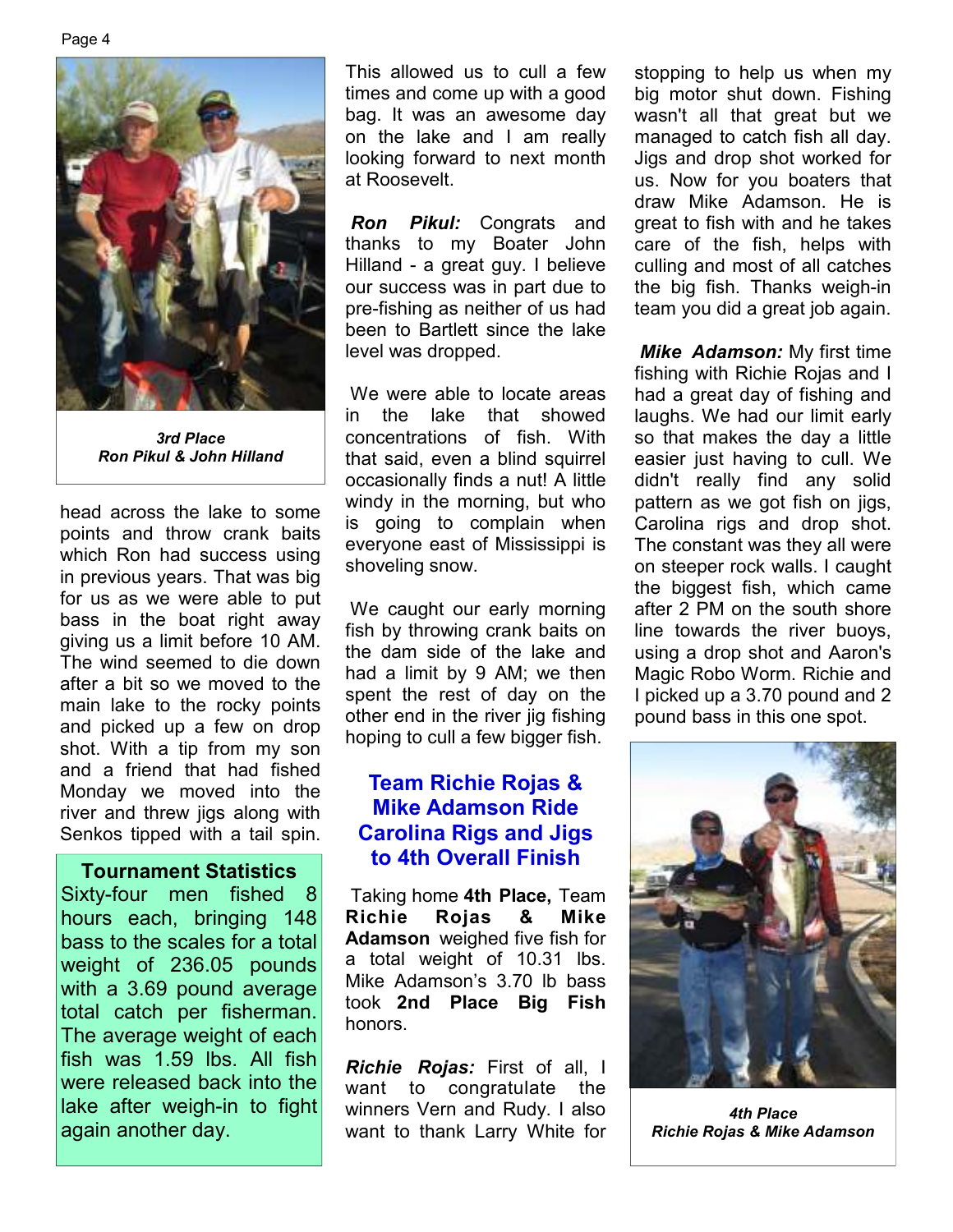### **Jeff Mason & Rick Harang Finish in the Money For 5th Place**

A five fish limit weighing 10.13 lbs was enough to earn **Jeff Mason & Rick Harang** the **5th Place** money.

*Jeff Mason*: Congrats to Vern and Rudy on their 1st Place finish! I was paired up with Midweek Bass first timer Rick Harang. We caught our two biggest fish of the day on a spinnerbait in the first half hour of the tournament which really helped us keep plugging away the rest of the day. We caught those two fish on a flat up towards the river past the 2nd boat ramp. We filled out our limit and upgraded on a drop shot. We caught another nice one later in the day on a spinnerbait. I enjoyed the day fishing with Rick and look forward to being paired up with him again.

*Rick Harang*: Thanks to Jeff



*5th Place Jeff Mason & Rick Harang* 

for a successful day at Bartlett. I learned a couple of things that day which is my objective so, mission accomplished. I am looking forward to meeting more Midweek Bass Anglers as I become more involved in club activities.

# **Wacker & Gentner Fish One Point To Finish In 6th Place**

 Bringing five fish to the scales weighing 9.88 lbs was enough to earn **Allen Wacker & Todd Gentner** the **6th Place** money.

*Todd Gentner:* What a tournament! Weather and the fishing were absolutely perfect. Short and sweet; Allen Wacker and my self hit a few main lake points picking up a few dinks first thing in the morning. We then migrated up the river to a couple of additional points, where we ended up pulling all our weight off one particular point. We basically caught all our fish on jigs and chigger craws. We moved around a bit and continued to pick up dinks in all depths and structures. Thanks again to Allen for an enjoyable day on the water.

# **Team Schattenberg & Panaitescu Finish in 7th Place**

A five fish limit weighing 8.91 lbs was enough to earn **Sam Schattenberg & Rob Panaitescu** the **5th Place**  money.

*Sam Schattenberg:* I fished with a terrific partner, Rob Panaitescu. He is one of the

nicest guys I've had the pleasure to meet. Rob is very new to bass fishing and had a rough start to the day, but I was able to teach him views and techniques throughout the day and he was very attentive and learned FAST. He started correcting his techniques and even caught our big fish – a 3.29 pounder – on a Robo Worm in the river on a drop shot.

 Rob and I caught about 20 fish but had a lot of 'short bites'. I caught a two pounder on a crank bait Shad rap on main lake rocky points and lost one more fish. All the rest of our fish we caught on drop shots. I noticed Rob was waiting before he set the hook and I told him he might have better luck if he set the hook immediately. He caught on quick and kept up with me all day. All of our fish came next to the river buoys and main lake structure. The colors of worms we used were – Margarita Mutilator, Morning



*7th Place Rob Panaitescu & Sam Schattenberg*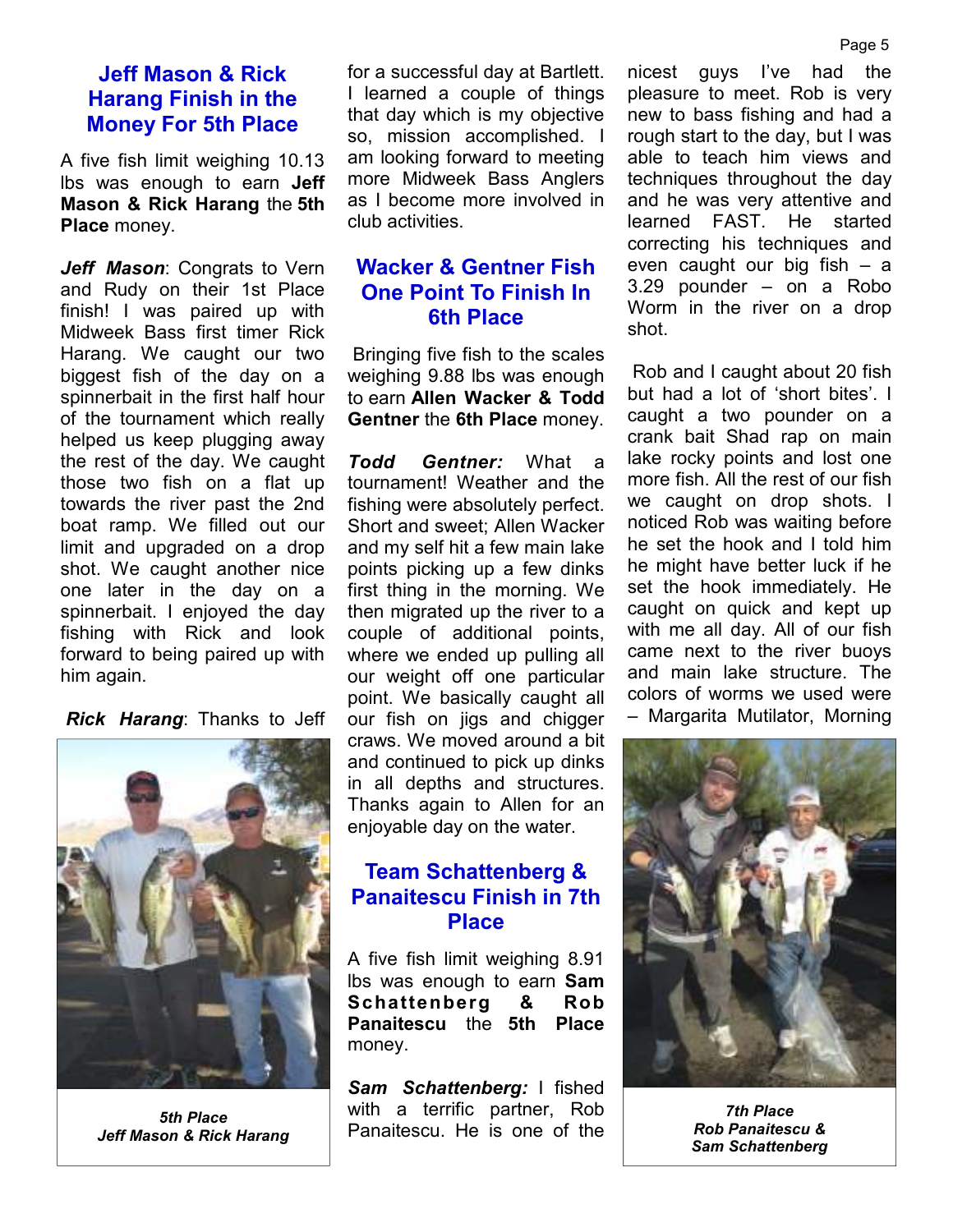Page 6

Dawn, Pink, and Brown & Red Flake. The people who run this club do a fantastic job. I am ready to fish Roosevelt next month!

*Rob Panaitescu:* Sam Schattenberg and I had a blast! Unfortunately, I started off badly. I was dealing with reel and line issues, while Sam landed our first fish within 5 minutes. After several more minutes we decided to move up river where we got on more fish. I pulled out a 3.29 lb bass on a drop shot, using a Robo Worm - Morning Dawn - with a curly tail dipped in chartreuse. Overall, Sam and I had a great time pulling in around 20 fish; unfortunately we only weighed in 8.91 lbs for 7th place. Not bad for my first tournament.

# **Team Amos Davis & Logan Shirk Take 1st Place Big Bass Prize**

*Amos Davis:* First I want to congratulate Vern and Rudy on their win. Great Job guys!

 I caught the big bass (4.03 lbs) of the tournament on a Ned Rig in 25 feet of water. Logan Shirk and I were fishing parallel to the buoy line across from the Yellow Cliffs. We had caught only very small fish up to that point. On the first cast I caught a good pound and half bass. The very next cast my Ned Rig hit the bottom and I felt weight, set the hook, and after a few anxious moments my partner netted the big bass of the day. We spent the rest of the day culling small fish. I had a great day fishing with our club's new member Logan.



**Amos Davis & Logan Shirk 4.03 lb 1st Pl Big Bass** 



Greetings from your Treasurer:

 I hope you all had a great day on the water at Bartlett. Since the 5lb Pot was not won it will rollover to next month at Roosevelt. The pot will be worth about \$1300. That should have everyone in the pot licking their chops.

 From my Conservation Chairman hat we sent a check to AZGF this month in the amount of \$341.59 for bass stocking.

 In 2014 we donated \$1870 for bass stocking, 2015 was \$1072, 2016 was \$581.55, and 2017 was \$1603 for a total of \$5126.55. We also held a December tournament and donated the proceeds for the cement ball habitat forms. In addition to our individual donations we were awarded \$33,584 by the Friends of Reservoirs foundation. This grant money was all donated to the Arizona Game and Fish Department, to be used to restore habitat in Arizona's desert lakes.

 I would like to challenge each of our members to donate monthly during 2018. Let's have a big year!



**Weighing-In**  *By* **Gary Martlage Tmx Director**

The 1st tournament of the year is in the books! Congratulations to the money winners, and better luck next time to the teams (like myself) at the bottom of the standings.

 Lake Bartlett is a unique fishing event. Because we do not have a minimum size limit on the fish, most of the time a 5 fish sack is close to 100% by the anglers. Because of the close weights, an extra careful procedure is followed during weigh -in. I want to mention why I try to go through certain procedures to give the teams a correct weight to record.

 First of all, before I receive the fish to weigh, I will reset the scales to "00", using the mesh bag to weigh the fish in. Since more than one bag is used, the actual weight of bags can differ during the transfer of each weigh period, also, the bags do transfer fish slime as they are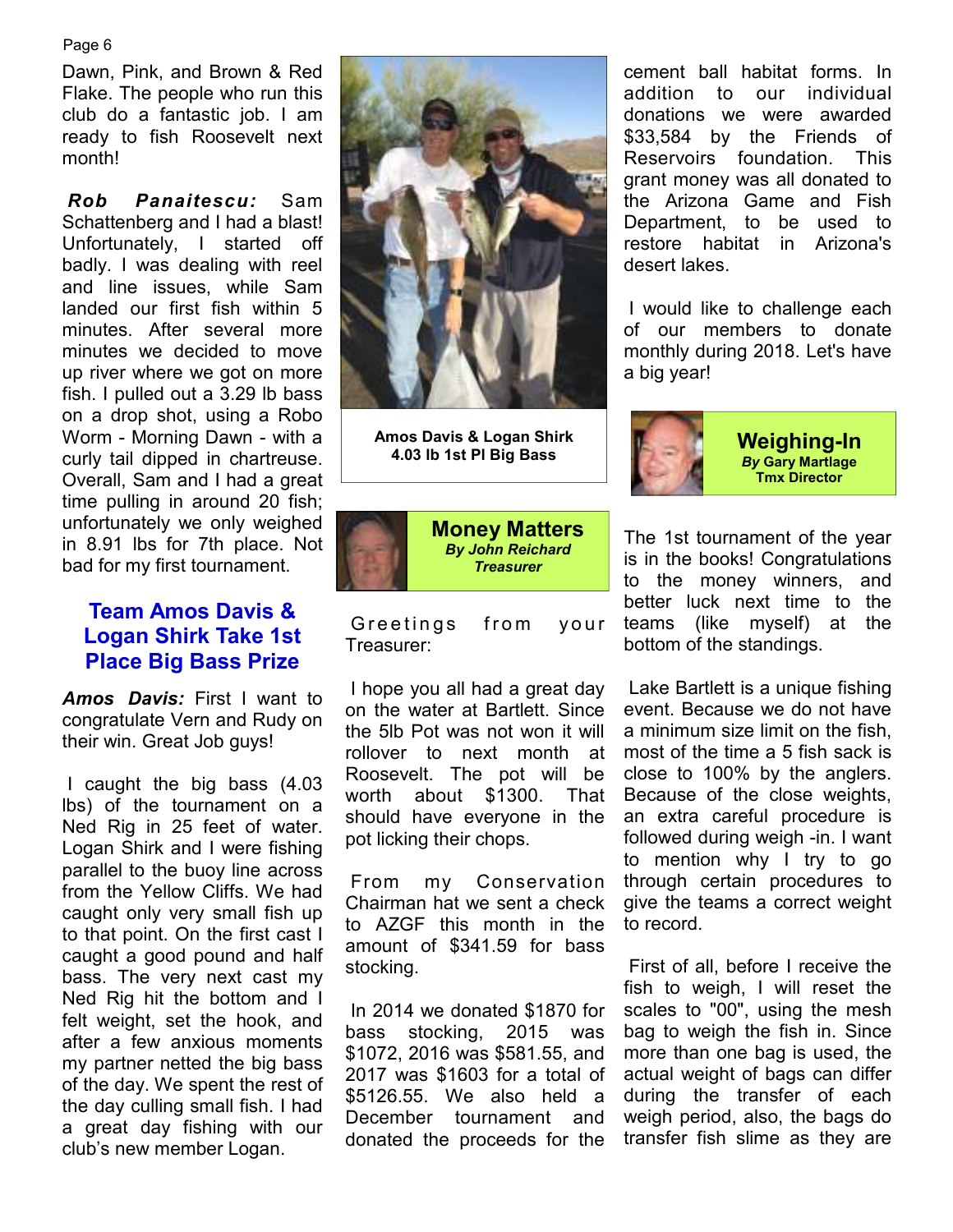being used. By re-setting the scale each time, a very accurate weight is obtained. Next, I will drain water from the bag, until the water drips to bubbles. Then I will shake the bag 3 TIMES, to eliminate as much water as possible, and then weigh the bag. The scale reads to 0.00 (hundredths) of a pound. I will wait for the scale to settle, and then lock on, for the proper and most accurate reading.

 Hopefully, this will insure a consistent reading for all teams. Did you know less than half a teaspoon of water weighs 0.01 lb? This is why your weigh-in team is proficient and accurate in giving the purest weight possible!

 Another point I would like to bring your attention to is future tournament starts. We are now providing a strobe light for the start boat. This should give teams a focal point during pre-launch. If you are in the first flight, you can align yourself with the start boat. Please find the numbered boat in front of you, and FOLLOW HIM! Not rocket science! Second flight boaters, get far away from the start boat, as you will have plenty of time to align yourself for take-off once the first flight is gone.

 One last point, if you are in the first flight launch your boat, and get on the water! With the coming months of safe light, we want to start on time. I will wait for a boater, and assist a boater, if he has launching problems, but will NOT hold up the rest of the tournament for late launchers. Please launch at your convenience, but launch on time!

 I hope we will have a successful and injury free 2018! Lets all do what we do best.....have fun, and catch fish!